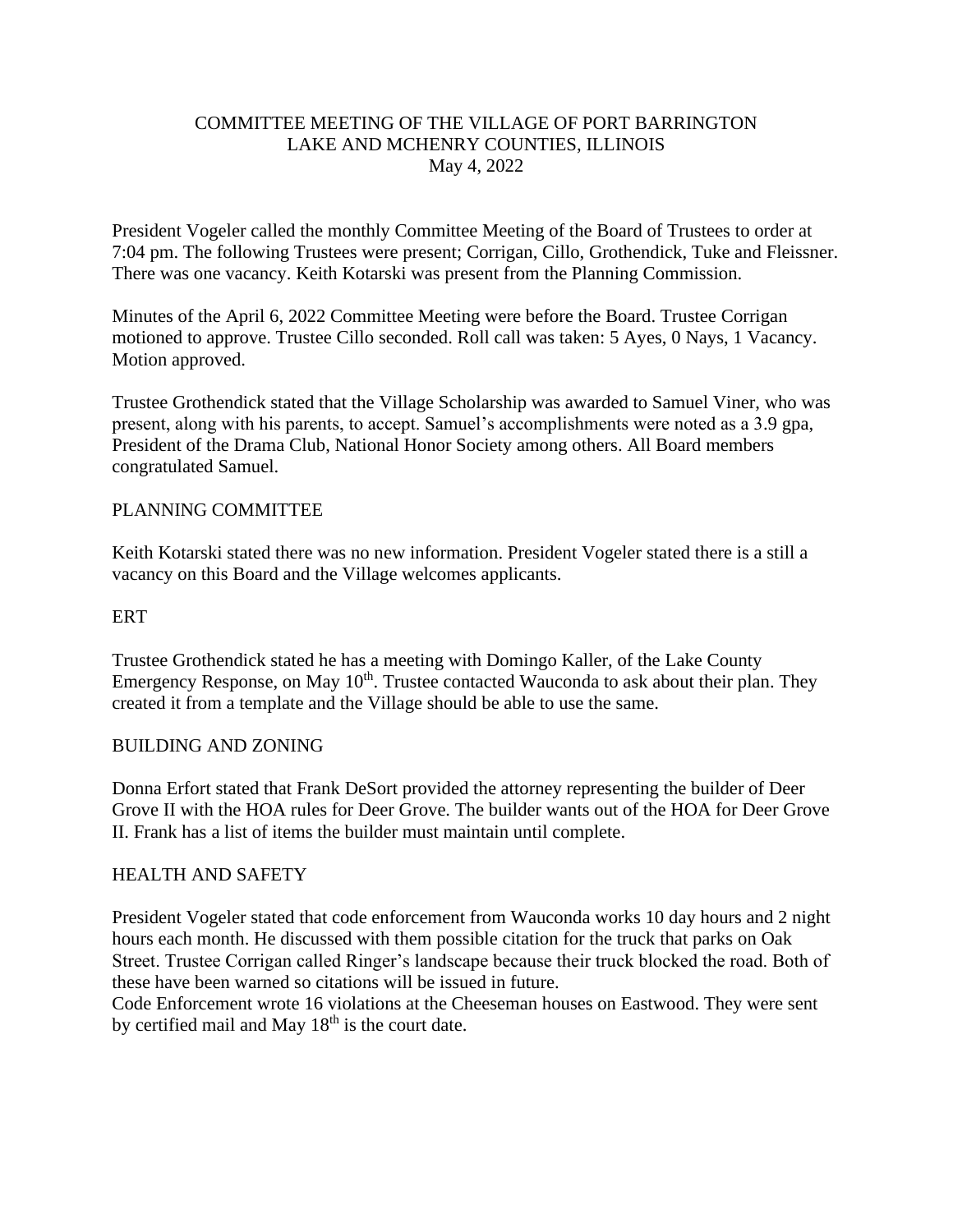# STREETS AND ROADS

Trustee Corrigan got and invoice from Manhard Engineering for just under \$12,500.00. The sign ordinance may have to change again, according to an email from the Village Attorney. President Vogeler was not certain it was necessary.

# **FORESTRY**

Trustee Corrigan stated the Arbor Day celebration was well attended. President Vogeler stated that the tree chosen to plant was beautiful.

# PARKS AND RECREATION

The Garden Party will now be called Riverfest. Trustee Cillo stated that committee would meet the following week. Trustee Corrigan secured a dessert truck for the day. The REC committee has been soliciting donations for raffles.

LYAA had complaints regarding parking at Riverwalk for Fox Trail Park use. Trustee Cillo didn't believe there was cause for concern.

52 people showed up for the Breakfast Walk event.

The tire swing at Fox Trail Park was removed due to wear. Trustee Cillo is pricing a new one. President Vogeler stated that Rusty and EJ restriped the parking lot.

# BEE CITY

Donna Erfort stated that she was looking for signage to identify trees in the tree circle.

### COMMUNITY RELATIONS

Trustee Tuke stated he still must meet with Hermann's.

Liquor License renewals were sent out.

Trustee Tuke is creating a form for Hometown Heroes nominations.

Trustee Tuke will present the Village Scholarship at the Wauconda High School awards night.

### FINANCE

Trustee Grothendick and Donna Erfort submitted the report of ARPA.

Trustee Corrigan stated the \$5,000.00 was paid to ACS for grant writing. Meetings will be scheduled with them.

Tim Viera put Office 365 on the new computers. Trustee Grothendick will schedule a training with him for the Board. Eset antivirus was installed also. All Trustees must have their email password for access during the training from Tim. EJ can set up Outlook for each laptop. Donna has a list of usernames and passwords. The Board will also use the time with Tim to discuss security recommendations for the Village Hall. He'll be asked to provide a written proposal with priority items to act on.